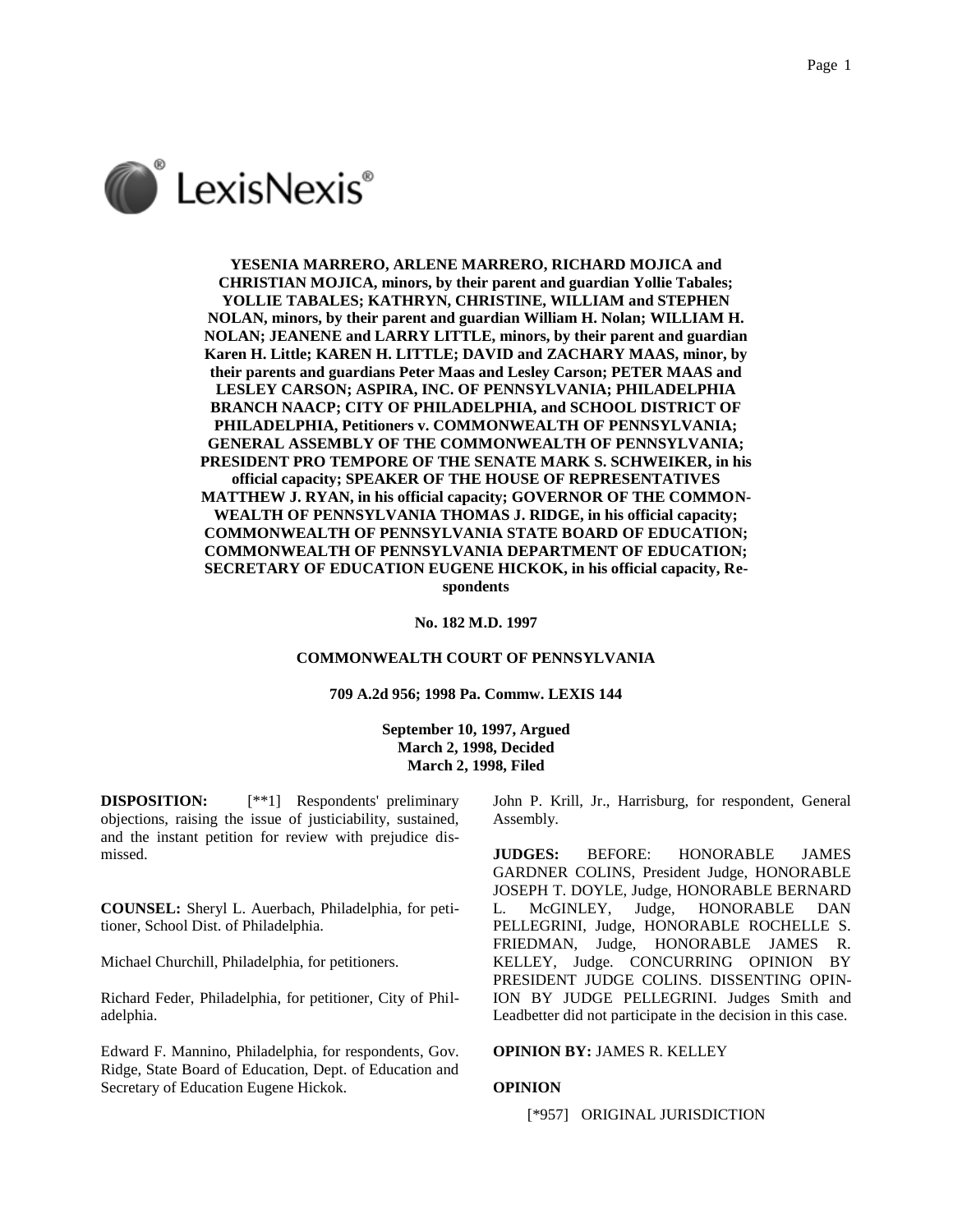### OPINION BY JUDGE KELLEY

Presently before this court for disposition are the preliminary objections of the Executive Branch Respondents  $[$ <sup>\*\*</sup>2 $]$ <sup>1</sup> and the preliminary objections of the Legislative Branch Respondents<sup>2</sup> to a petition for review in the nature of an action for declaratory judgment<sup>3</sup> filed in our original jurisdiction by the City of Philadelphia, the School District of Philadelphia (School District), ASPIRA, Inc. of Pennsylvania, the Philadelphia Branch of the NAACP, and students and the parents of students in the School District<sup>4</sup> (collectively Petitioners<sup>5</sup>).

> 1 The Commonwealth of Pennsylvania, Governor Thomas J. Ridge, the State Board of Education, the Department of Education and Secretary of Education Eugene Hickok comprise the "Executive Branch Respondents" in this case.

> 2 The General Assembly of the Commonwealth of Pennsylvania, President of the Senate Mark. S. Schweiker and Speaker of the House of Representatives Matthew J. Ryan comprise the "Legislative Branch Respondents" in this case. In the complaint, Lieutenant Governor Schweiker is designated as "President Pro Tempore" of the Senate. As the Legislative Branch Respondents correctly note in their preliminary objections, the Lieutenant Governor is the President of the Senate. See Pa. Const. art. IV, § 4. The President Pro Tempore of the Senate is a member of that body who is elected by the other members. See Pa. Const. art. II, § 9. However, based on our resolution of this matter, we need not reach this preliminary objection.

[\*\*3]

As the Executive Branch Respondents correctly raise in their preliminary objections, the instant action was erroneously initiated by the filing of a pleading styled as a complaint rather than a petition for review. See, e.g., Pa.R.A.P. 1501, 1502; Machipongo Land and Coal Co. v. Department of Environmental Resources, 155 Pa. Commw. 72, 624 A.2d 742 (Pa. Cmwlth. 1993), rev'd on other grounds, 538 Pa. 361, 648 A.2d 767 (1994) (Commonwealth Court's original jurisdiction provides for causes of action cognizable at common law including an action for declaratory judgment; such an action is commenced by filing a petition for review rather than a complaint). Accordingly, we sustain the preliminary objection to the extent that the complaint will be treated as a petition for review addressed to our original jurisdiction, it will be referred to as a "petition for review" in this opinion, and the parties will be referred to as "petitioners" and "respondents". Pa.R.A.P. 1501, 1502, 1513.

4 Yesenia and Arlene Marrero, Richard and Christian Mojica, Yollie Tabales, Kathryn, Christina, William, Stephen and William H. Nolan, Jeanene, Larry and Karen Little, David, Zachary and Peter Maas and Lesley Carson comprise the students and the parents of students in the School District.

[\*\*4]

5 On March 4, 1997, the Philadelphia Federation of Teachers, Local 3, AFL-CIO and its President and Guardian Ad Litem Ted Kirsch filed a petition to intervene as "party plaintiffs" in this action. On April 28, 1997, the petition for intervention was granted.

On February 24, 1997, Petitioners filed the instant petition for review seeking declaratory [\*958] relief. Petitioners argue, in essence, that because the School District operates in an urban environment, it is required to educate a disproportionate number of the state's students who live in poverty, and its students have unique educational needs, which require the expenditure of greater financial resources. Because the School District operates in the financially over-burdened urban area with a disproportionately high tax burden, Petitioners claim that the School District is unable to rely on the local tax base to generate the necessary funding to meet the needs of its students. As a result, Petitioners allege that the Pennsylvania General Assembly should be compelled to appropriate more funds to the School District pursuant to the mandate contained [\*\*5] in Article 3, Section 14 of the Pennsylvania Constitution<sup>6</sup>.

> 6 Article 3, Section 14 of the Pennsylvania Constitution provides:

> The General Assembly shall provide for the maintenance and support of a thorough and efficient system of public education to serve the needs of the Commonwealth.

In sum, Petitioners allege that: under the present statutory funding system, the Commonwealth of Pennsylvania does not provide the School District with adequate funding to support the educational programs necessary to meet the unique educational needs of its students; the Commonwealth of Pennsylvania does not provide the School District with the resources necessary to build and maintain the facilities and equipment to provide an adequate education or meet the needs of its students; and its students are thereby deprived of an adequate education in contravention of Article 3, Section 14 of the Pennsylvania Constitution. Accordingly, in the petition for review Petitioners ask this court to:

1. Declare that all school children [\*\*6] in the City of Philadelphia have a right, pursuant to Article 3, Sec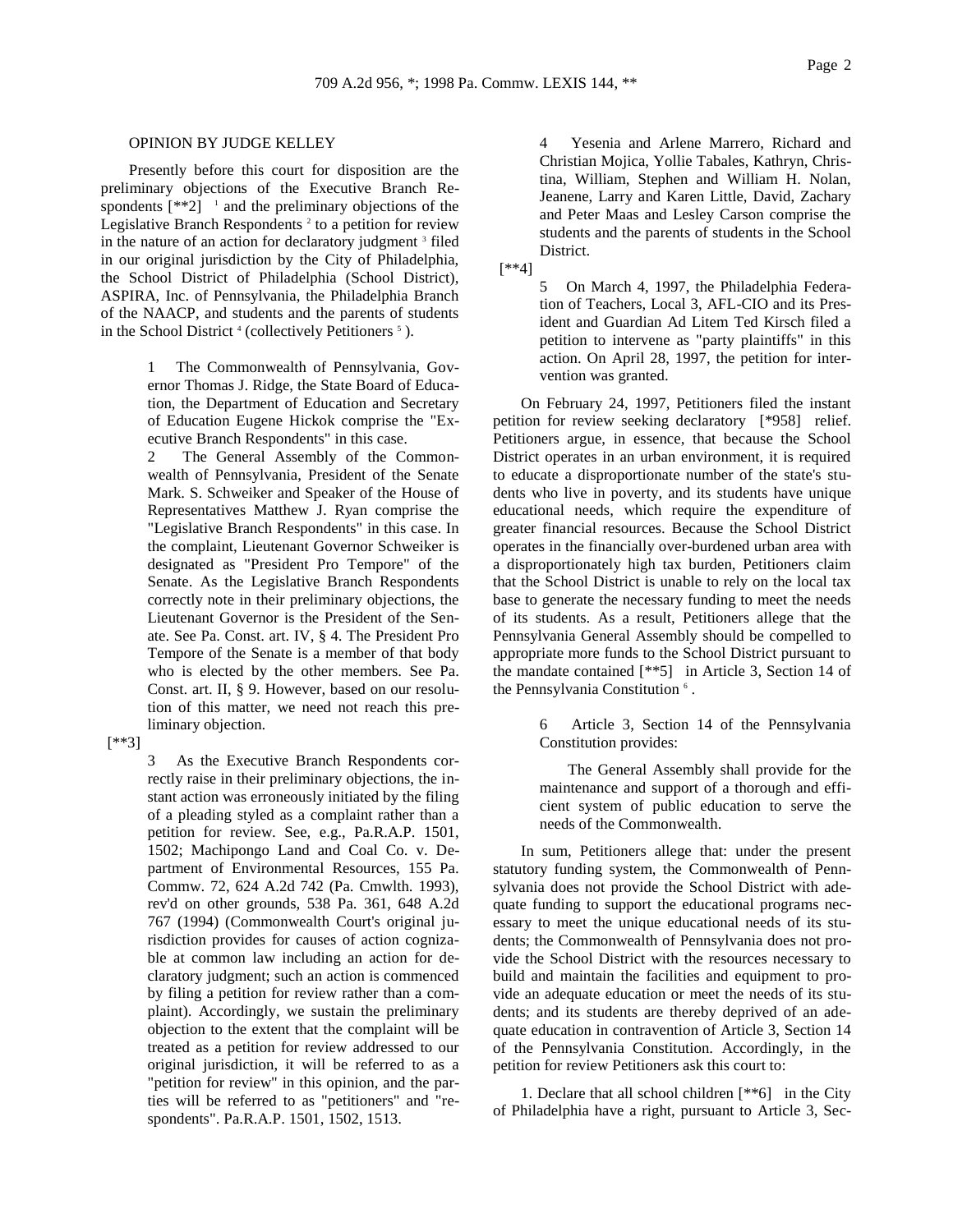tion 14 of the Pennsylvania Constitution and other statutes governing education in Pennsylvania, to a thorough and efficient system of public education;

2. Declare that the Pennsylvania Constitution and other statutes governing education in Pennsylvania require the Commonwealth of Pennsylvania to provide for an adequate system of public schools in the School District;

3. Declare that the Commonwealth of Pennsylvania has failed to fulfill its obligations to provide for an adequate system of public schools in the School District;

4. Declare that the present statutory scheme used to fund public education in the Commonwealth of Pennsylvania as applied to the School District violates Article 3, Section 14 of the Pennsylvania Constitution;

5. Declare that the Pennsylvania General Assembly must amend the present statutory scheme, or enact new legislation, so as to ensure that funding for the School District is adequate to meet the greater and distinct educational needs of its students;

6. Declare that, in amending the present statutory scheme or enacting new legislation, the Pennsylvania General Assembly must take into [\*\*7] consideration the effect of unfunded and underfunded state mandates as applied to the School District;

7. Declare that, in amending the present statutory scheme or enacting new legislation, the Pennsylvania General Assembly must take into consideration the inability of the local tax base to generate sufficient revenue to compensate for inadequate state funding;

8. Declare that the Commonwealth of Pennsylvania is required to take all steps necessary to comply with the provisions of Article 3, Section 14 of the Pennsylvania Constitution which require it to provide for the maintenance and support of a thorough and efficient system of public education which serves the needs of the Commonwealth, including the students of the School District;

9. Award to Petitioners attorneys' fees and all reasonable costs to the extent permitted by law; and

10. Grant such other relief as this court may deem proper.

In response to the petition for review, the Executive Branch Respondents and the Legislative Branch Respondents filed the instant preliminary objections on March 27, 1997. [\*959] In the preliminary objections, the Executive Branch Respondents assert:  $7(1)$  the claims raised by Petitioners [\*\*8] are non-justiciable under the doctrine of separation of powers and the political question doctrine; (2) the Petitioners' claims are barred by sovereign immunity; (3) the Governor and the State

Board of Education are unnecessary and improper Respondents in this action; (4) the City of Philadelphia and the School District lack the capacity to institute this action; (5) the claims of the City of Philadelphia fail to state a legally cognizable cause of action; (6) ASPIRA, Inc. of Pennsylvania and the Philadelphia Branch of the NAACP lack standing to institute this action; (7) the instant action should be stayed pending the resolution of Pennsylvania Association of Rural and Small Schools et al. v. Ridge, Docket No. 11 M.D. 1991, which is now pending before this court and raises the same legal issues as are raised in this action; (8) the instant petition for review is improperly styled as a complaint rather than a petition for review as required by Pa.R.A.P. 1501, 1502 and 1511; and (9) the scandalous and impertinent material and the evidence pleaded in the petition for review should be stricken pursuant to Pa.R.Civ.P. No. 1028.

> 7 In the interest of clarity, we consolidate and reorder the preliminary objections raised by the Executive Branch Respondents.

[\*\*9] Likewise, in the instant preliminary objections the Legislative Branch Respondents contend: <sup>8</sup> (1) this action is non-justiciable based on the separation of powers doctrine and the political question doctrine; (2) the Petitioners' claims are barred by sovereign immunity; (3) ASPIRA, Inc. of Pennsylvania, the Philadelphia Branch of the NAACP and the School District lack standing to institute the instant action; (4) the petition for review fails to state a claim for which relief may be granted; and (5) the petition for review fails to plead with sufficient specificity the basis of its claims and fails to adequately specify the individual Legislative Branch Respondents named in this action.

> 8 In the interest of clarity, we also consolidate the preliminary objections raised by the Legislative Branch Respondents.

Initially, we note that in ruling on preliminary objections, we must accept as true all well pleaded material allegations in the petition for review, as well as all inferences reasonably deduced therefrom.  $[**10]$ Envirotest Partners v. Department of Transportation, 664 A.2d 208 (Pa. Cmwlth. 1995). This court need not accept as true conclusions of law, unwarranted inferences from facts, argumentative allegations, or expressions of opinion. Id. In order to sustain preliminary objections, it must appear with certainty that the law will not permit recovery, and any doubt should be resolved by a refusal to sustain them. Id. With these standards in mind, we consider the Respondents' preliminary objections.

As noted above, in the petition for review Petitioners allege that the present statutory scheme for funding education enacted by the General Assembly, as applied to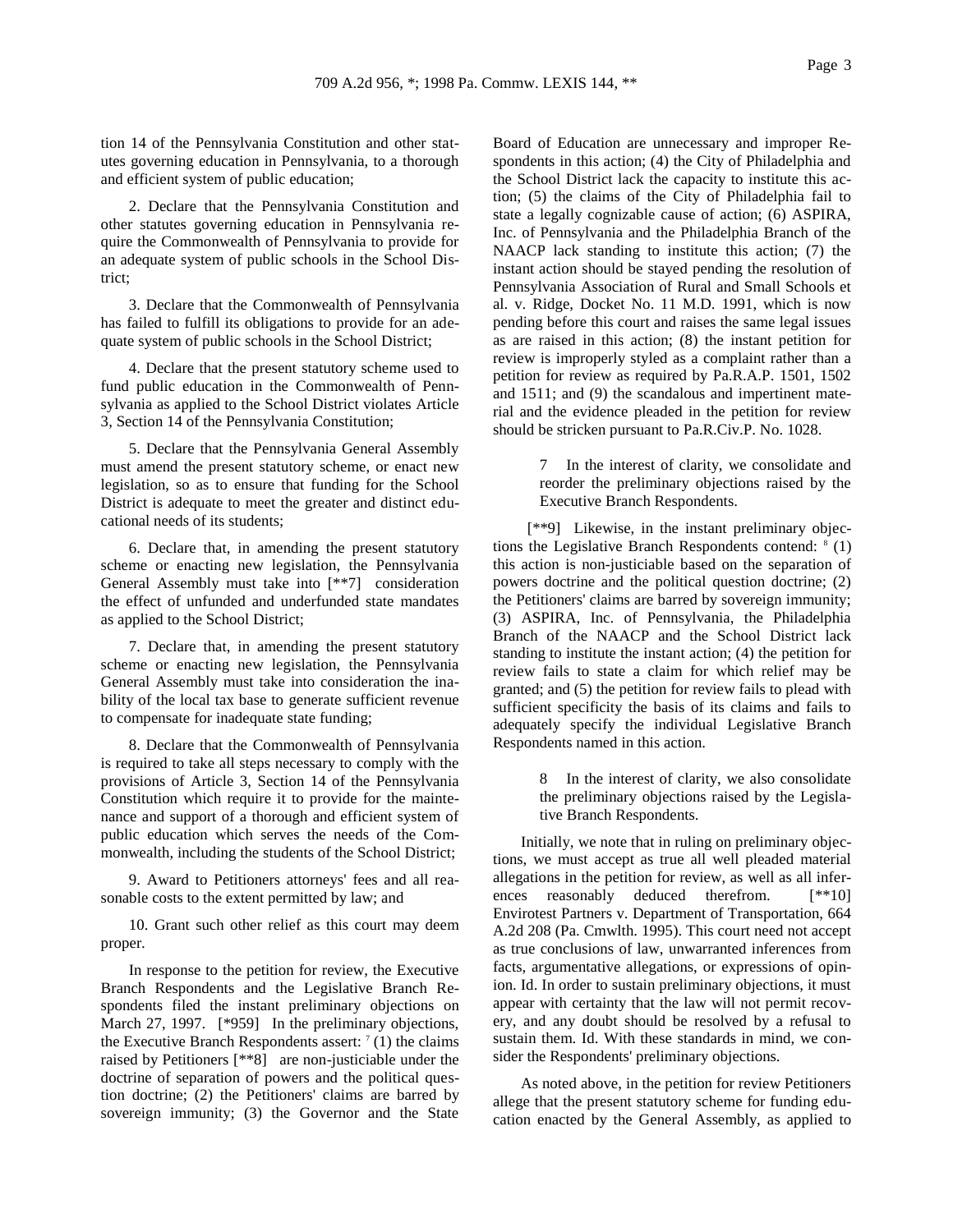the School District, violates Article 3, Section 14 of the Pennsylvania Constitution. In the first preliminary objection, Respondents allege that the claims raised by Petitioners are non-justiciable under the doctrine of separation of powers and the political question doctrine. As a result, Respondents submit that Petitioners may not obtain the requested declaratory relief.

The provisions of the Declaratory Judgments Act, 42 Pa.C.S. §§ 7531 - 7541, govern petitions for declaratory judgments. Ronald H. Clark, Inc. v. [\*\*11] Township of Hamilton, 128 Pa. Commw. 31, 562 A.2d 965 (Pa. Cmwlth. 1989). Declaratory judgments are not obtainable as a matter of right. Id. Rather, whether a court should exercise jurisdiction over a declaratory judgment proceeding is a matter of sound judicial discretion. Id. Thus, the granting of a petition for a declaratory judgment is a matter lying within the sound discretion of a court of original jurisdiction. Gulnac v. South Butler School District, 526 Pa. 483, 587 A.2d 699 (1991); Ruszin v. Department of Labor and Industry, 675 A.2d 366 (Pa. Cmwlth. 1996).

Section 7533 of the Declaratory Judgments Act provides, in pertinent part, that "any person ... whose rights, status, or [\*960] other legal relations are affected by a statute ... may have determined any question of construction or validity arising under the ... statute ... and obtain a declaration of rights, status, or other legal relations thereunder." 42 Pa.C.S. § 7533. Under section 7533, constitutional challenges to a statute's validity, such as that raised in the instant matter, may be decided by declaratory judgment. Parker v. Department of Labor and Industry, 115 Pa. Commw. 93, 540 A.2d 313 (Pa. [\*\*12] Cmwlth. 1988), aff'd, 521 Pa. 531, 557 A.2d 1061 (1989). Accordingly, in the instant declaratory judgment action, this court's inquiry concerns the ascertainment of the rights of the parties and whether protection for the rights asserted by Petitioner's can be judicially molded. Allegheny County v. Commonwealth of Pennsylvania, 517 Pa. 65, 534 A.2d 760 (1987).

Herein, Respondents argue that this court is unable to grant the relief requested by Petitioners as the funding of the public school system is a matter which has been exclusively committed to the Pennsylvania General Assembly under Article 3, Section 14 of the Pennsylvania Constitution, and it is not subject to judicial review under the separation of powers doctrine or the political question doctrine. As the Pennsylvania Supreme Court has stated:

Ordinarily, the exercise of the judiciary's power to review the constitutionality of legislative action does not offend the principle of separation of powers. See e.g., *Marbury v. Madison*, 5 U.S. (1 Cranch) 137, 2 L. Ed. 60 (1803). There may be certain powers which our Constitution confers upon the legislative branch, however, which are not subject to judicial review. A [\*\*13] challenge to the Legislature's exercise of a power which the Constitution commits exclusively to the Legislature presents a nonjusticiable "political question".

Sweeney v. Tucker, 473 Pa. 493, 508, 375 A.2d 698, 705 (1977).

In determining whether a case involves a political question, the Pennsylvania Supreme Court has adopted the following standards articulated by the United States Supreme Court in Baker v. Carr, 369 U.S. 186, 7 L. Ed. 2d 663, 82 S. Ct. 691 (1962):

Prominent on the surface of any case held to involve a political question is found a textually demonstrable constitutional commitment of the issue to a coordinate political department; or a lack of judicially manageable standards for resolving it; or the impossibility of deciding without an initial policy determination of a kind clearly for nonjudicial discretion; or the impossibility of a court's undertaking independent resolution without expressing lack of the respect due coordinate branches of government; or an unusual need for unquestioning adherence to a political decision already made; or the potentiality of embarrassment from multifarious pronouncements by various departments on one question.

[\*\*14] Sweeny, 473 Pa. at 510, 375 A.2d at 706, quoting Baker, 369 U.S. at 217. With these standards in mind, we now turn to consider whether the instant matter is justiciable, or instead presents a nonjusticiable political question.

As we have previously recognized:

The common school system as we know it today finds its genesis in the Free School Act of 1834[, Act of April 1, 1834, P.L. 102]. By 1865 the concept of a free public school as a state institution had become firmly established, and was finally solidified as a constitutional standard in Article X, Section 1 of the Constitution of 1874 which directed the legislature to maintain "a thorough and efficient system of public schools." Thus, "the power of the State over education ... falls into that class of powers which are made fundamental to our government." *Teachers' Tenure Act Cases,* 329 Pa. 213, 223, 197 A. 344, 352 (1938).

Danson v. Casey, 33 Pa. Commw. 614, 382 A.2d 1238, 1240-41 (Pa. Cmwlth. 1978), aff'd, 484 Pa. 415, 399 A.2d 360 (1979). See also Wilson v. Philadelphia School District, 328 Pa. 225, 230, 195 A. 90, 94 (1937) ("Our common school system was not adopted in this state as it exists [\*\*15] today until many years after the Revolution, though the Constitutions of  $[*/961]$  1776,  $*$  1790,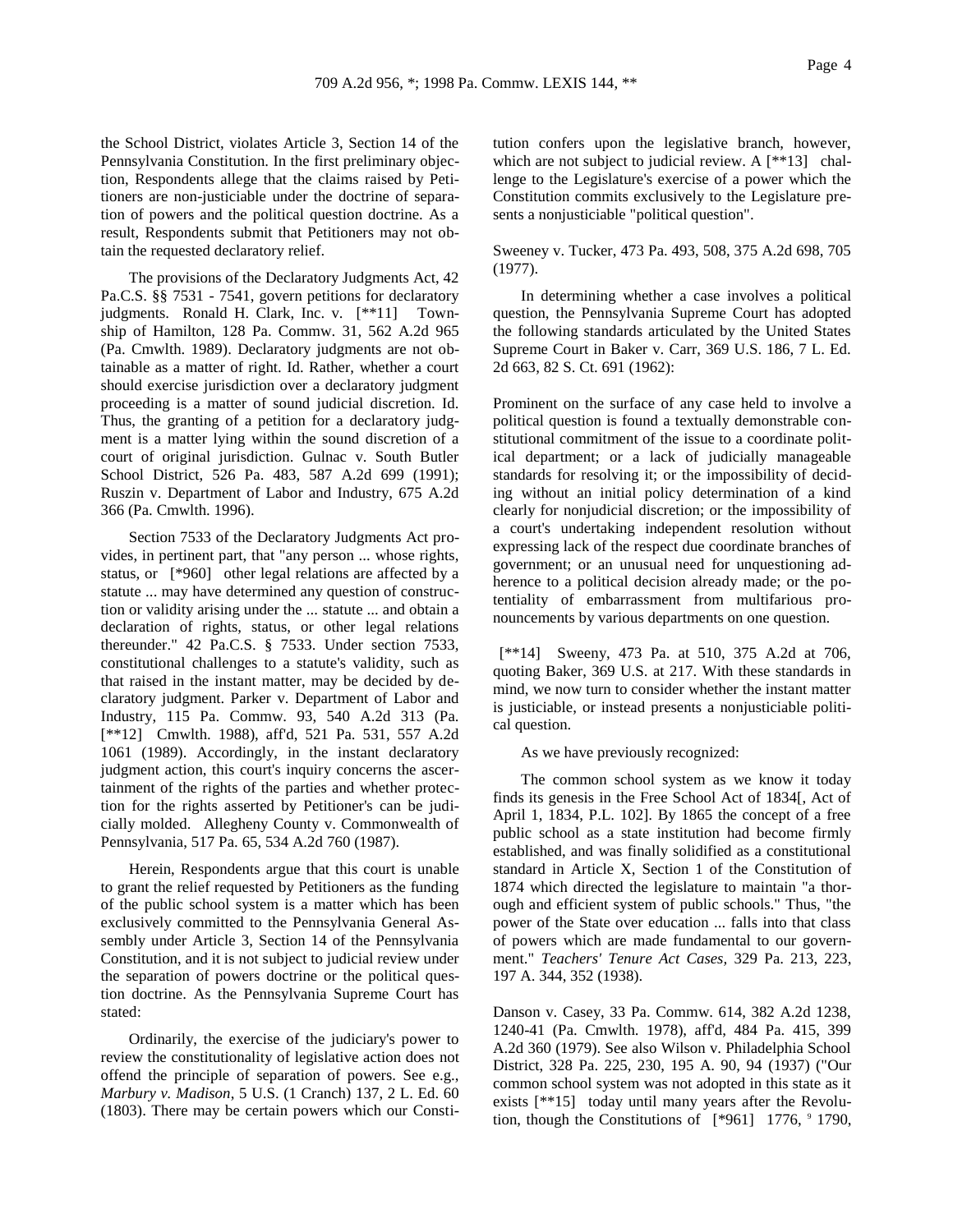$10$  and 1838,  $11$  and the laws recognized its vitally important part in our existence. After Thaddeus Stevens' and Governor Wolf's famous crusade for education, our schools became an integral part of our governmental system, as a *state* institution ... . The Constitution of 1874 fortified it and directed the legislature to maintain "a thorough and efficient system of public schools": Article X, Section 1.") (citations omitted and emphasis in original).

> 9 The Pennsylvania Constitution of 1776 provided, in pertinent part:

> **Section the Forty-fourth.** A school or schools shall be established in each county by the legislature, for the convenient instruction of youth, with such salaries, to the masters paid by the public, as may enable them to instruct youth at low prices: And all useful learning shall be duly encouraged and promoted in one or more universities.

Pa. Const. of 1776, § 44.

10 Article VII, Section 1 of the Pennsylvania Constitution of 1790 provided:

Sec. 1. The legislature shall, as soon as conveniently may be, provide, by law, for the establishment of schools throughout the State, in such manner that the poor may be taught gratis.

Pa. Const. of 1790, art. VII, § 1.

[\*\*16]

11 Likewise, Article VII, Section 1 of the Pennsylvania Constitution of 1838 provided:

Sec. 1. The legislature shall, as soon as conveniently may be, provide by law for the establishment of schools throughout the State, in such manner that the poor may be taught gratis.

Pa. Const. of 1838, art. VII, § 1.

The Pennsylvania Supreme Court has described the circumstances underlying the adoption of this constitutional provision as follows:

Prior to 1874, the state appropriations for school purposes were comparatively small. Nearly the whole fund for building and school purposes was raised by local taxation in the respective districts. But in the constitution of 1874, section 1 of article X. directed that: "The General Assembly shall provide for the maintenance and support of a thorough and efficient system of public schools, wherein all the children of this commonwealth above the age of six years may be educated, and shall appropriate at least \$ 1,000,000 each year for that purpose."[<sup>12</sup> ] The school system had then been in operation forty years, yet statistics demonstrated [\*\*17] that a large percentage of even Pennsylvania born children grown to manhood and womanhood under the public school system were illiterate. The school laws as administered had not accomplished nearly to the full extent the purpose of its founders. Hence the mandate of the new constitution. The implication is the fund raised by local taxation has not been sufficient; it must be liberally supplemented by state aid ... The object of these large appropriations was to add to the efficiency of the schools. It was not intended by increasing this efficiency to thereby wholly impose the increased expense on the districts to be raised by local taxation, and it is equally clear it was not intended the school districts should shift the burden on the state by largely reducing local taxation. If that were the result, nothing would be gained in efficiency. It will therefore be noticed in all the legislation pertaining on the subject since 1874, there has been manifest an intent on the part of the state, not only to stimulate local efficiency by large appropriations, but to compel it by closer supervision and some assumption of control on part of the state. The conditions annexed to the right of the [\*\*18] school district to receive its share of the appropriation, laws for uniform text-books, the aid to normal schools for education of teachers, the compulsory education law and others, all show this dominant idea.

> 12 The present Pennsylvania Constitution, adopted by referendum in 1968, renumbered Article X, Section 1 as Article 3, Section 14, and substituted "education to serve the needs of the Commonwealth" for the provisions relating to the education of children over the age of six years and the annual appropriation of at least \$ 1,000,000. Pa. Const. art. 3, § 14.

Ross' Appeal, 179 Pa. 24, 28-29, 36 A. 148, 149-50 (1897).

Thus, as presently enacted, Article 3, Section 14 of the Pennsylvania Constitution places an affirmative duty upon the General Assembly to provide for a "thorough and efficient system of public education". Pa. Const. art. 3, § 14. However, "this mandate of our state constitution ... does not [\*962] confer an individual right upon each student to a particular level or quality of education, [\*\*19] but, instead, imposes a constitutional duty upon the *legislature* to provide for the maintenance of a thorough and efficient *system* of public schools throughout the Commonwealth. *Danson v. Casey,* 484 Pa. 415, 399 A.2d 360 (1979)." Lisa H. v. State Board of Education, 67 Pa. Commw. 350, 447 A.2d 669, 673 (Pa. Cmwlth. 1982) (emphasis in original), aff'd, 502 Pa. 613, 467 A.2d 1127 (1983). See also Agostine v. School District of Philadelphia, 106 Pa. Commw. 492, 527 A.2d 193,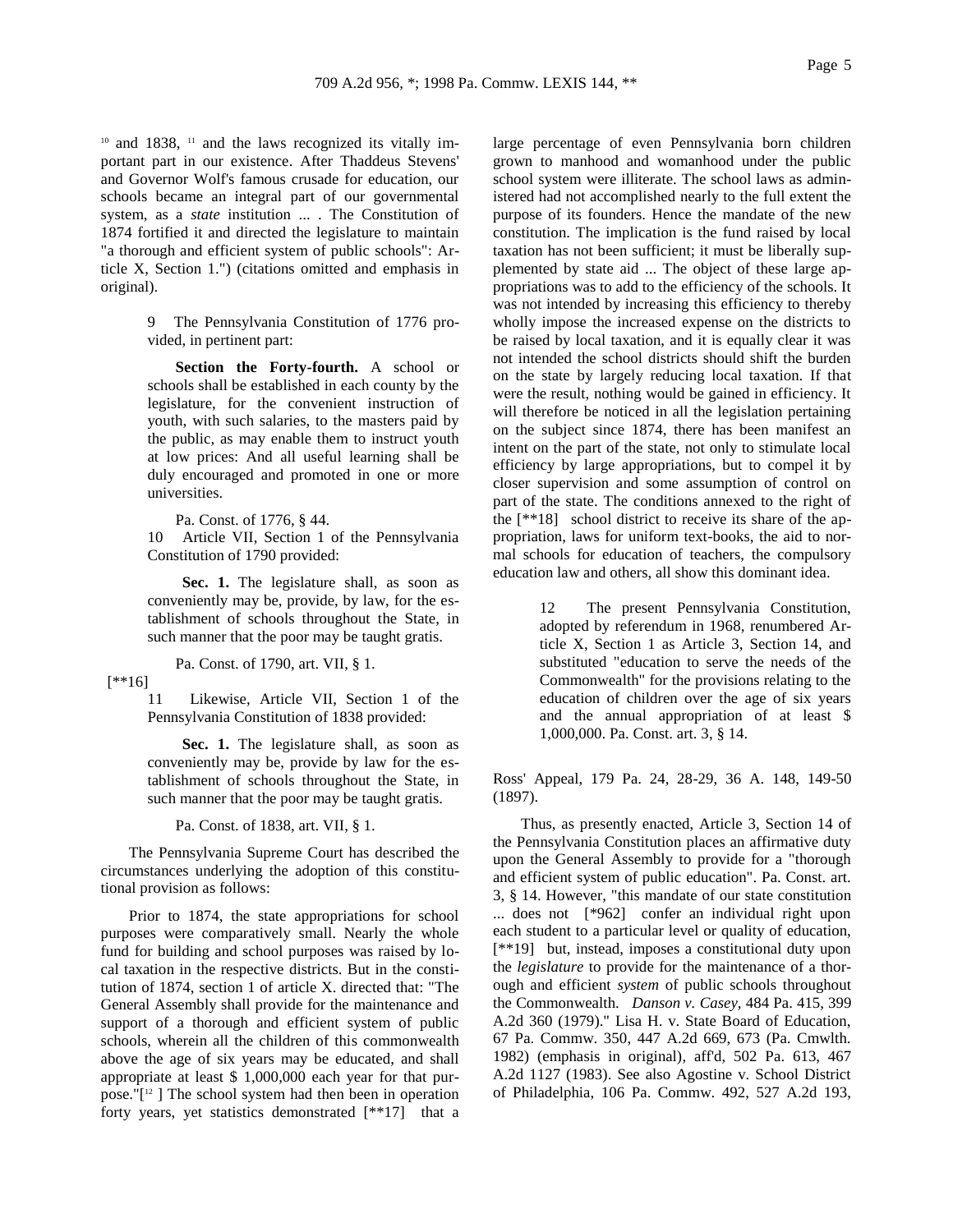195 (Pa. Cmwlth. 1987), petition for allowance of appeal denied, 517 Pa. 610, 536 A.2d 1334 (1987).

To this end, the General Assembly enacted the Public School Code of 1949 (School Code). <sup>13</sup> As the Pennsylvania Supreme Court has noted:

> 13 Act of March 10, 1949, P.L. 30, as amended, 24 P.S. §§ 1-101 - 27-2702.

[Article 3,] Section 14 places the responsibility of providing public education on the legislature. In meeting its responsibility the General Assembly has established a comprehensive legislative [\*\*20] scheme governing the operation and administration of public education.

Pennsylvania Federation of Teachers v. School District of Philadelphia, 506 Pa. 196, 200, 484 A.2d 751, 753 (1984). See also Philadelphia Federation of Teachers v. Board of Education of the School District of Philadelphia, 51 Pa. Commw. 296, 414 A.2d 424, 426 (Pa. Cmwlth. 1980) ("The purpose of the School Code is to establish a thorough and efficient system of public education, to which every child has a right."); Danson, 382 A.2d at 1245 ("The purpose of the School Code is to establish a thorough and efficient system of public education, and every child has a right thereto."). Under this "comprehensive legislative scheme governing the operation and administration of public education," the General Assembly established and classified the School District 14, provided for the appointment of the Board of Public Education to oversee its operation, <sup>15</sup> and outlined when, how and under what conditions education is to be provided within the district<sup>16</sup>.

> 14 Sections 201 and 202 of the School Code, 24 P.S. §§ 2-201, 2-202.

[\*\*21]

15 Sections 302, 302.1, 2102 - 2104 of the School Code, 24 P.S. §§ 3-302, 3-302.1, 21-2102  $-2104.$ 

16 See, e.g., section 290, and 290.1 of the School Code, added by Act of August 8, 1963, P.L. 564, as amended, 24 P.S. §§ 2-290, 2-290.1 (reorganizing the administrative units of the public school system and requiring the State Board of Education to develop an evaluation procedure to objectively measure the adequacy and efficiency of the educational programs offered by the public schools); section 5-501, 24 P.S. § 5-501 (requiring the board to establish, equip, furnish and maintain a sufficient number of elementary schools to educate all individuals between six and twenty-one years of age); sections 502 - 504, 24 P.S. §§ 5-502 - 504 (permitting the board to establish, equip, furnish and maintain other schools or departments such as high schools, trade schools, vocational schools, technical schools, cafeterias, kindergartens, libraries gymnasiums, playgrounds and schools for the physically and mentally handicapped); section 510, 24 P.S. § 5-510 (permitting the board to adopt and enforce rules and regulations regarding the management of its school affairs and the conduct of its superintendents, teachers, employees and students); section 511, 24 P.S. § 5-511 (requiring the board to adopt and enforce rules and regulations regarding the management, supervision, control or prohibition of athletics, school publications, or other extra-curricular activities); sections 701 - 709, 2132, 24 P.S. §§ 7-701 - 709, 21-2132 (requiring the board to provide the necessary grounds and buildings to accommodate all the children between six and twenty-one years of age who attend school and permitting the board to acquire and dispose of facilities and land used for school purposes); sections 731 - 741, 24 P.S. §§ 7-731 - 741 (outlining the construction, repair and facilities to be provided in school buildings); sections 801 - 804, 24 P.S. § 8-801 - 804 (requiring the board to acquire all necessary books, furniture and supplies for the schools); sections 901-A - 924-A, 24 P.S. §§ 9-951 - 974 (establishing, funding and outlining the operation of intermediate units); sections 1106 - 1133, 2103, 2108 - 2110, 24 P.S. §§ 11-1106 - 1133, 21 - 2103, 2108 - 2110 (requiring the board to employ the necessary qualified professional employees, substitutes and temporary professional employees to keep the public schools open and outlining the hiring, promotion and removal of such employees); sections 1142 - 1164, 24 P.S. §§ 11-1142 - 1164 (outlining the compensation to be paid to professional employee and school administrators); sections 1201 - 1214, 24 P.S. 12-1201 - 1214 (requiring the certification of teachers and outlining the types of certificates and requirements for certification); sections 1301 - 1302, 24 P.S. §§ 13-1301 -1302 (providing all individuals between six and 21 years of age may attend public schools); sections 1326 - 1333, 24 P.S. §§ 1326 - 1333 (requiring compulsory school attendance, providing exceptions thereto, and imposing penalties for noncompliance); sections 1501 -1504, 24 P.S. 15-1501 - 1504 (requiring all public schools to be open for at least one hundred eighty days and setting the school week, vacations, and school terms); sections 1511 - 1523, 24 P.S. §§ 15-1511 - 1523 (outlining the prescribed course of study to be followed in the schools).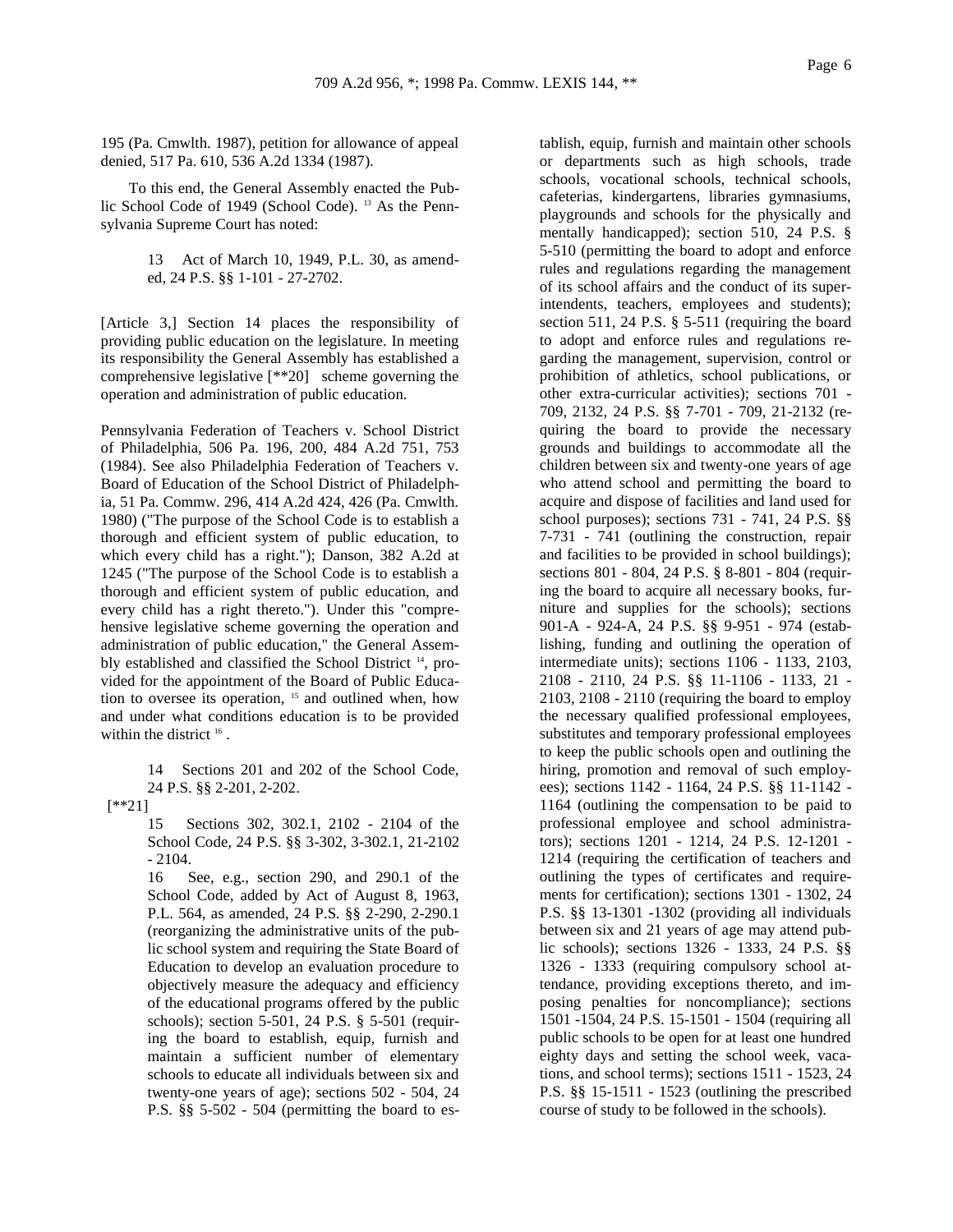[\*\*22] [\*963] In order to finance the foregoing directives of the Public School Code, "the statutory scheme by which Pennsylvania's public schools are financed creates two primary sources of funding - state subsidies and local taxation. State subsidies are distributed by ... the State Treasurer and State Secretary of Education to each of Pennsylvania's ... school districts pursuant to a complex statutory formula. See generally School Code, 24 P.S. §§ 25-2501 et seq." Danson, 484 Pa. at 420-21, 399 A.2d at 363 (footnote omitted). However, local tax revenues are the major source of school funding in Pennsylvania. Id. at 421, 399 A.2d at 364. Because the School District is the only district in Pennsylvania which does not have the direct power to levy local taxes in support of its schools, the General Assembly has provided the City of Philadelphia with discretionary power to authorize the Board of Public Education to levy the taxes necessary to fund the School District's operations. <sup>17</sup> Id.

> 17 See, e.g., Act of August 9, 1963, P.L. 640, as amended, 53 P.S. §§ 16101 - 16103.3; First Class City and School District Corporate Net Income Tax Act of 1969, Act of May 29, 1969, P.L. 47, 53 P.S. §§ 16111 - 16122; First Class School District Liquor Sales Tax Act of 1971, Act of June 10, 1971, P.L. 153, 53 P.S. §§ 16131 - 16140. See also Philadelphia Home Rule Charter, 351 Pa. Code §§ 12.12-303, 12.12-305.

[\*\*23] In Danson, as in the instant matter, the School District and parents of children in the district argued that the foregoing school funding scheme violated Article 3, Section 14 because the School District did not receive sufficient revenue to provide a "normal program of educational services" which were available to other children in Pennsylvania. Id. at 424, 399 A.2d at 365. Indeed, as the Pennsylvania Supreme Court noted:

[In this case,] Appellants contend that Article III, section 32 and Article III, section 14 of the Pennsylvania Constitution, by providing for "a thorough and efficient system of public education," guarantee them a constitutionally mandated minimum level of educational services, provided to the children of all other districts.

More than forty years ago, this Court recognized that because educational philosophy and needs change constantly, the words "thorough and efficient" must not be narrowly construed. In *Teachers' Tenure Act Cases*, 329 Pa. [at 224], 197 A. [at 352], this Court characterized Article III, section 14 as a "positive mandate" that the Legislature "provide for the maintenance and support of a thorough and efficient system of [\*\*24] public schools." The Court then explained the substance and effect of the Constitutional "mandate":

"In considering laws relating to the public school system, courts will not inquire into the reason, wisdom, or expediency of the legislative policy with regard to education, but whether the legislation has a reasonable relation to the purpose expressed in Article X, Section 1 [the predecessor provision to Article III, section 14], and whether the fruits or effects of such legislation impinge the Article by circumscribing it, or abridging its exercise by future legislatures within the field of 'a thorough and efficient system of public schools.' So implanted is this section of the Constitution in the life of the people as to make it impossible for a legislature to set up an educational policy which future legislatures cannot change. The very essence of this section is to enable successive legislatures to adopt a changing program to keep abreast of educational advances. The people have directed that the cause of public education cannot be fettered, but must evolute or retrograde with succeeding generations as the times prescribe. Therefore all matters, whether they be contracts bearing [\*\*25] upon education, or legislative determinations of school policy or the scope of educational activity, everything directly related to the maintenance of a 'thorough and efficient system of public schools,' must at all times be subject to future legislative [\*964] control. One legislature cannot bind the hands of a subsequent one; otherwise we will not have a thorough and efficient system of public schools."

### 329 Pa. at 224-25, 197 A. at 352.

The Constitution "makes it impossible for a legislature to set up an educational policy which future legislatures cannot change" because "the very essence of this section is to enable successive legislatures to adopt a changing program to keep abreast of educational advances." It would be no less contrary to the "essence" of the Constitutional provision for this Court to bind future Legislatures and school boards to a present judicial view of a constitutionally required "normal" program of educational services. It is only through free experimentation that the best possible educational services can be achieved.

Even were this Court to attempt to define the specific components of a "thorough and efficient education" in a manner which would foresee the [\*\*26] needs of the future, the only judicially manageable standard this court could adopt would be the rigid rule that each pupil must receive the same dollar expenditures. ... However, ... expenditures are not the exclusive yardstick of educational quality, or even of educational quantity... . The educational product is dependent upon many factors, including the wisdom of the expenditures as well as the efficiency and economy with which available resources are utilized.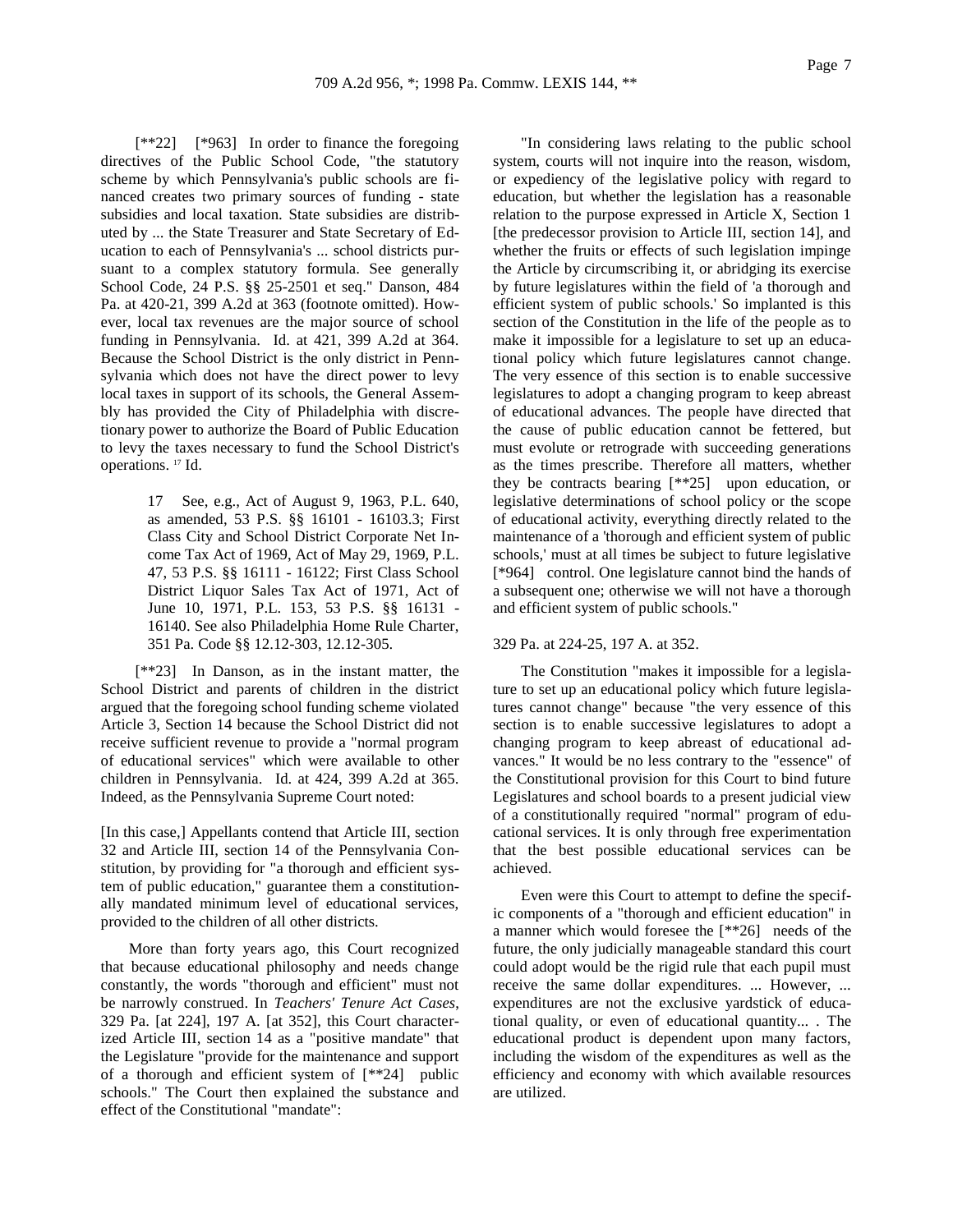Danson, 484 Pa. at 425-27, 399 A.2d at 366.

Thus, the Pennsylvania Supreme Court in Danson determined that:

In originally adopting the "thorough and efficient" amendment to the Pennsylvania Constitution of 1873, the framers considered and rejected the possibility of specifically requiring the Commonwealth's system of education be uniform. II Debates of the Convention to Amend the Constitution of Pennsylvania, 422-26 (1873). Instead, the framers endorsed the concept of local control to meet diverse local needs and took notice of the right of local communities to utilize local tax revenues to expand educational programs subsidized by the state.

As long as the legislative scheme for financing public [\*\*27] education "has a reasonable relation" to "[providing] for the maintenance and support of a thorough and efficient system of public schools," *Teachers Tenure Act Cases* at 224, 197 A. at 352, the General Assembly has fulfilled its constitutional duty to the public school students of Philadelphia. The Legislature has enacted a financing scheme reasonably related to [the] maintenance and support of a system of public education in the Commonwealth of Pennsylvania. The framework is neutral with regard to the School District of Philadelphia and provides it with its fair share of state subsidy funds. This statutory scheme does not "'*clearly*, *palpably*, and *plainly* violate the Constitution'"... .

Thus, the Commonwealth has not failed to fulfill any duty it may have to the School District of Philadelphia to provide state subsidies to help finance public school education. To the extent appellants complain of inadequate local revenues, appellees, the State Treasurer and State Secretary of Education, cannot provide relief. Those two named officials of the executive branch of state government lack constitutional, statutory, or administrative authority to increase local Philadelphia [\*\*28] school revenues.

484 Pa. at 427-28, 399 A.2d at 367. <sup>18</sup> See also Ross' Appeal, 179 Pa. at 28-29, 36 A. at 150 ("The object of these large appropriations was to add to the efficiency of the schools. It was not intended by increasing this efficiency to thereby wholly impose the increased expense on the districts to be raised by local taxation, and it is equally clear it was not intended the school districts should shift [\*965] the burden on the state by largely reducing local taxation. If that were the result, nothing would be gained in efficiency... ."). <sup>19</sup>

> 18 In fact, the Supreme Court noted that the School District arguably benefits from the foregoing statutory scheme as more sources of taxation are made available to it than to any other

category of school district in the Commonwealth. Danson, 484 Pa. at 428, 399 A.2d at 367. In addition, the court noted that "the Philadelphia School District's ability to obtain local tax funds is limited only by the ability of its appointed school board to convince City Council and the Mayor that the levies it requests are necessary for current operation of the school district. See [Philadelphia Home Rule] Charter §§ 12.12-303 and 12.12-305." Id.

19 Indeed, as even the United States Supreme Court has noted:

"No single tradition in public education is more deeply rooted than local control over the operation of schools; local autonomy has long been thought essential both to the maintenance of community concern and support for public schools and to quality of the educational process ... . Local control over the educational process affords citizens an opportunity to participate in decision-making, permits the structuring of school programs to fit local needs, and encourages 'experimentation, innovation, and a healthy competition for educational excellence.'"

Martinez v. Bynum, 461 U.S. 321, 329, 75 L. Ed. 2d 879, 103 S. Ct. 1838 (1983) (citations omitted).

In conclusion, the Supreme Court in Danson stated:

Whatever the source of the School District of Philadelphia's endemic ability to obtain the funds the School District deems are necessary for it to offer its students a "normal program of educational services," appellants by this litigation seek to shift the burden of supplying those revenues from local sources to the [\*\*30] Commonwealth. This Court, however, may not abrogate or intrude upon the lawfully enacted scheme by which public education is funded, not only in Philadelphia, but throughout the Commonwealth.

Danson, 484 Pa. at 429, 399 A.2d at 367.

Herein, in the prayer for relief in the petition for review, Petitioners ask this court to declare, inter alia: that the Pennsylvania Constitution and statutes governing education require the Commonwealth to provide for an adequate system of public schools in the School District; that the Commonwealth has failed to fulfill its obligations to provide for an adequate system of public schools in the School District; and that the General Assembly must amend the present legislation or enact new legislation to ensure that funding for the School District makes adequate provision for the greater and special educational needs its students. In light of the foregoing, it is clear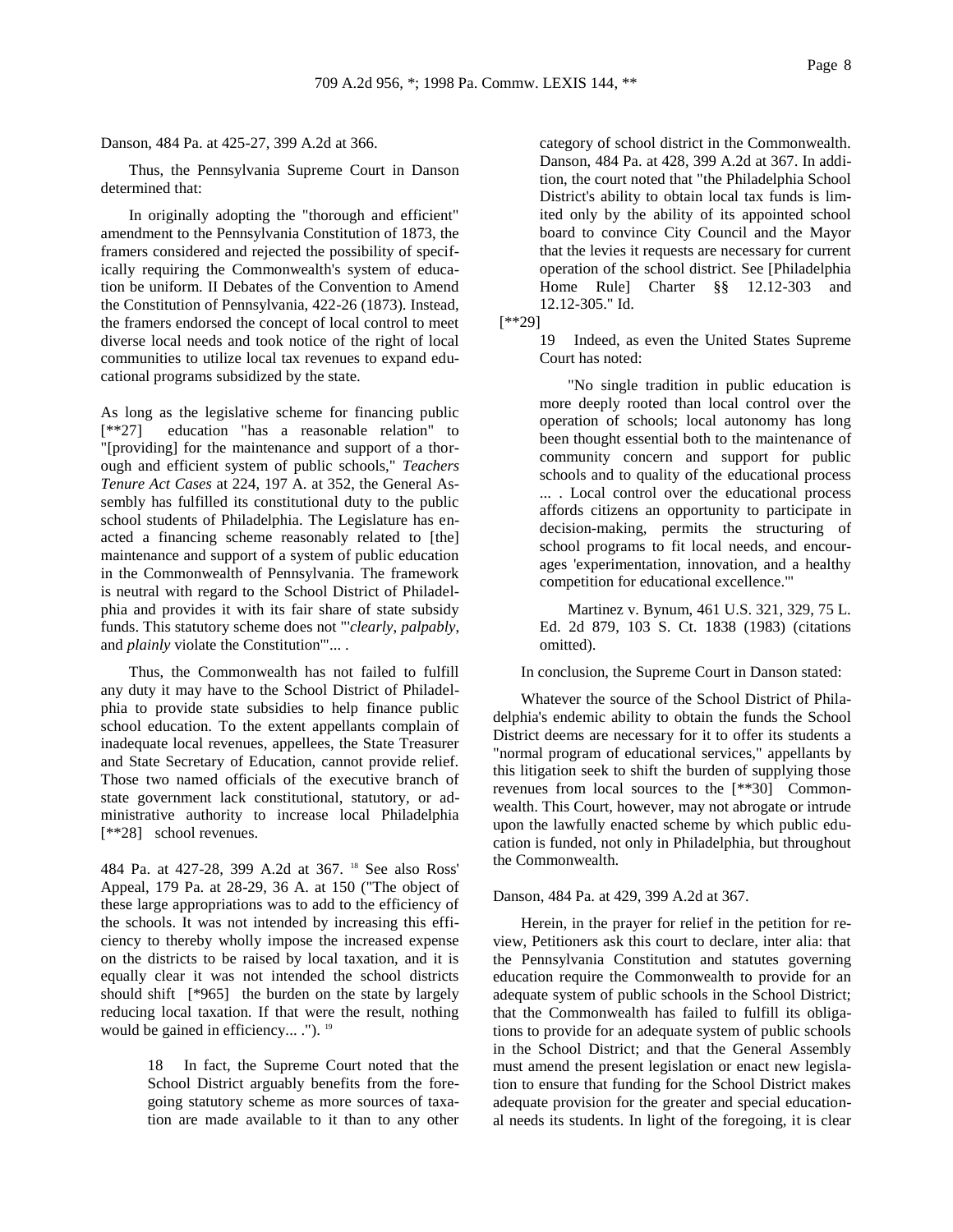that we are unable to grant the requested relief as this matter is nonjusticiable.

From the foregoing discussion, we are able to glean the following salient principles. The purpose of Article 3, Section 14, and its predecessor provision, was to shift some of the control of [\*\*31] the operation of the public school system in this Commonwealth from the various localities to the General Assembly. Danson, <sup>20</sup> Ross' Appeal. To defray a portion of the expenses incurred under this system, some funds are appropriated from the General Assembly for the operation of the schools. Id. It was never the intention of the drafters of these constitutional provisions to wrest control of the schools from the local authorities, and place all of the responsibility for their operation and funding on the General Assembly. Id. Rather, the General Assembly was charged with the responsibility to set up a "thorough and efficient *system* of public education" in the Commonwealth. Lisa H.; Agostine. The General Assembly has satisfied this constitutional mandate by enacting a number of statutes relating to the operation and funding of the public school system in both the Commonwealth and, in particular, in the City of Philadelphia. Pennsylvania Federation of Teachers; Danson.

> 20 Petitioners attempt to distinguish Danson, thereby limiting its applicability to the instant case. We find petitioners' claims in this regard to be unpersuasive.

[\*\*32] In addition, Article 3, Section 14 places the responsibility for the maintenance and support of the public school system squarely in the hands of the legislature. Danson; Teachers' Tenure Act Cases. Thus, this court will not inquire into the reason, wisdom, or expediency of the legislative policy with regard to education, nor any matters relating to legislative determinations of school policy or the scope of educational activity. Id. In short, as the Supreme Court was unable to judicially define what constitutes a "normal program of educational services" in Danson, this court is likewise unable to judicially define what constitutes an "adequate" education or what funds are "adequate" to support such a program. These are matters which are exclusively within the purview of the General Assembly's powers, and they are not subject to intervention by [\*966] the judicial branch of our government. Danson; Teachers' Tenure Act Cases; Ross' Appeal. See also School District of Newport Township v. State Tax Equalization Board, 366 Pa. 603, 79 A.2d 641 (1951) (The appropriation and distribution of the school subsidy is the peculiar prerogative of the General Assembly for [\*\*33] no other branch of our government has the power to appropriate funds). <sup>21</sup>

21 Another decision worth noting is the Pennsylvania Supreme Court's opinion in Commonwealth v. Hartman, 17 Pa. 118 (1851) in which the court considered the constitutionality of the school laws of 1848 and 1849. These laws provided for the establishment of common schools throughout the Commonwealth, and required elected school directors to establish such schools within their respective localities. Id. It was alleged that these laws violated Article VII, Section 1 of the Pennsylvania Constitution of 1838 which provided that "the legislature shall, as soon as conveniently may be, provide by law for the establishment of schools throughout the state in such manner as the poor may be taught gratis." Id. In passing on the constitutionality of these laws, the Supreme Court stated, in pertinent part:

The only ground on which this court has been urged to reverse the order of the Quarter Sessions, is, that the school law is unconstitutional. We are of opinion that there is nothing in that law, certainly nothing in that part of it to which our attention has been particularly called, which, in the slightest degree, contravenes the constitution. It is to be remembered, that the rule of interpretation for the state constitution differs totally from that which is applicable to the constitution of the United States. The latter instrument must have a strict construction; the former a liberal one. Congress can pass no laws but those which the constitution authorizes either expressly or by clear implication; while the Assembly has jurisdiction of all subjects on which its legislation is not prohibited. The powers, not granted to the government of the Union, are withheld; but the state retains every attribute of sovereignty which is not taken away. In applying this principle to the present case, *it is enough to say, that there is no syllable in the constitution which forbids the legislature to provide for a system of general education in any way which they, in their own wisdom, may think best*. But it is argued, that for the purpose of promoting education, and carrying out the system of common schools, laws may be passed which will work intolerable wrong, and produce grievous hardship. The answer to this is, that a decent respect for a co-ordinate branch of the government, compels us to deny that any such danger can ever exist. But if a law, unjust in its operation, and nevertheless not forbidden by the constitution, should be enacted, *the remedy lies, not in an appeal to the judiciary, but to the people, who must apply the corrective themselves, since they have not entrusted the power to us*.